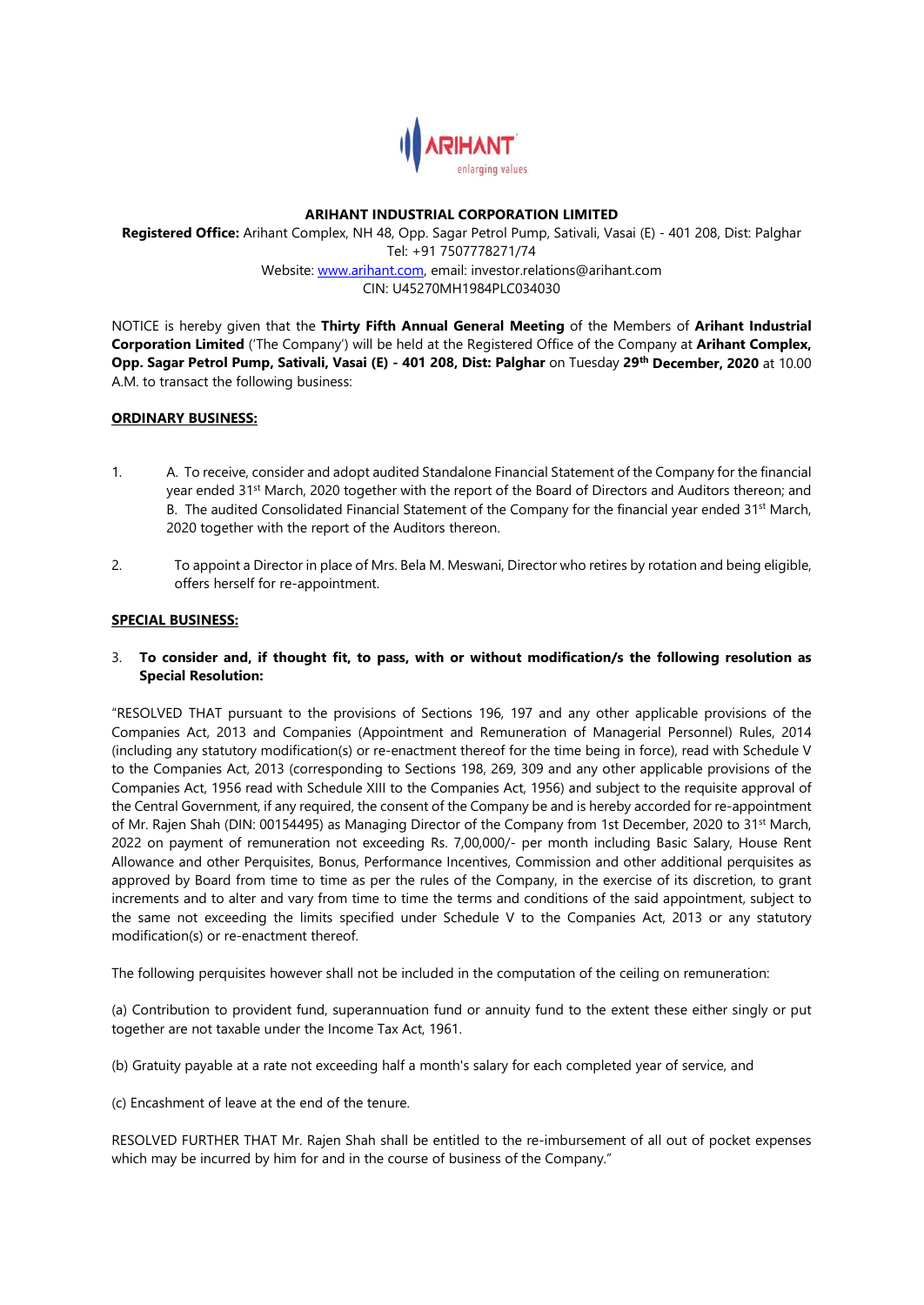RESOLVED FURTHER THAT the Board be and is hereby authorised to do all such acts, deeds, matters and things as may be necessary, proper, expedient or desirable to give effect to this Resolution and/or to make modification as may be deemed to be in the best interest of the Company."

### **4. To consider and, if thought fit, to pass, with or without modification/s the following resolution as Special Resolution:**

"RESOLVED THAT pursuant to the provisions of Section 180(1)(a) and all other applicable provisions, of the Companies Act, 2013 (including any statutory modification(s) or re-enactment thereof for the time being in force), the Memorandum and Articles of Association of the Company, and subject to other applicable statutory provisions, rules, regulations, guidelines and also subject to necessary approvals, consents, permissions and sanctions from the concerned authorities, consent of the Members be and is hereby accorded to the Board of Directors for sale of the Land alongwith Factory Premises of the Company located at Arihant Complex, Opp. Sagar Petrol Pump, NH 48, Sativali, Vasai East, Dist: Palghar, Pin 401208 on such terms and conditions, at such time and in such manner, as may be decided by the Board of Directors in its absolute discretion, including the receipt of the consideration thereof as may be agreed upon by the Board of Directors at the time of Sale in such manner and with the power to the Board to finalize the terms and conditions, the means, methods or modes of receipt of consideration in respect thereof and to finalize and execute all required documents, including agreements, deeds and other papers with such modifications as may be required from time to time for completion of the transaction as aforesaid."

| <b>Registered Office:</b>            | By Order of the Board of Directors      |
|--------------------------------------|-----------------------------------------|
| Arihant Complex,                     | For Arihant Industrial Corporation Ltd. |
| Western Express Highway,             |                                         |
| Opposite Sagar Petrol Pump,          |                                         |
| Sativali, Vasai (E),                 |                                         |
| Thane - 401208                       |                                         |
|                                      | Rajen S. Shah                           |
| Place: Mumbai                        | <b>Managing Director</b>                |
| Date: 31 <sup>st</sup> October, 2020 | (DIN: 00154495)                         |

## **NOTES:**

- a) The statement pursuant to Section 102(1) of the Companies Act, 2013 with respect to the special business set out in the Notice is annexed.
- b) A member entitled to attend and vote is entitled to appoint a proxy or proxies to attend and vote instead of himself / herself and that proxy need not be a member of the Company. Proxies in order to be effective, should reach duly completed, stamped and must be deposited at the registered office of the Company not less than 48 hours before the commencement of the meeting. A person shall not act as a Proxy for more than 50 members and holding in the aggregate not more than ten percent of the total voting share capital of the Company. However, a single person may act as a proxy for a member holding more than ten percent of the total voting share capital of the Company provided that such person shall not act as a proxy for any other person.
- c) Members are requested to note that as per section 124 of the Companies Act, 2013, dividends not claimed within seven years from the date of transfer to the Company's Unpaid Dividend Account shall be transferred to the Investor Education and Protection Fund of the Government. Unclaimed Dividends as per details given in the table below has been initiated for transfer to the 'Investor Education and Protection Fund' on the date mentioned below. Those members who have so far not encashed these dividend warrants or any subsequent dividend warrants may claim or approach the Company for the payment thereof.

| <b>Dividend Period</b>            | Due date for transfer         |
|-----------------------------------|-------------------------------|
| Dividend 2012-13 paid in Sep 2013 | 8 <sup>th</sup> October, 2020 |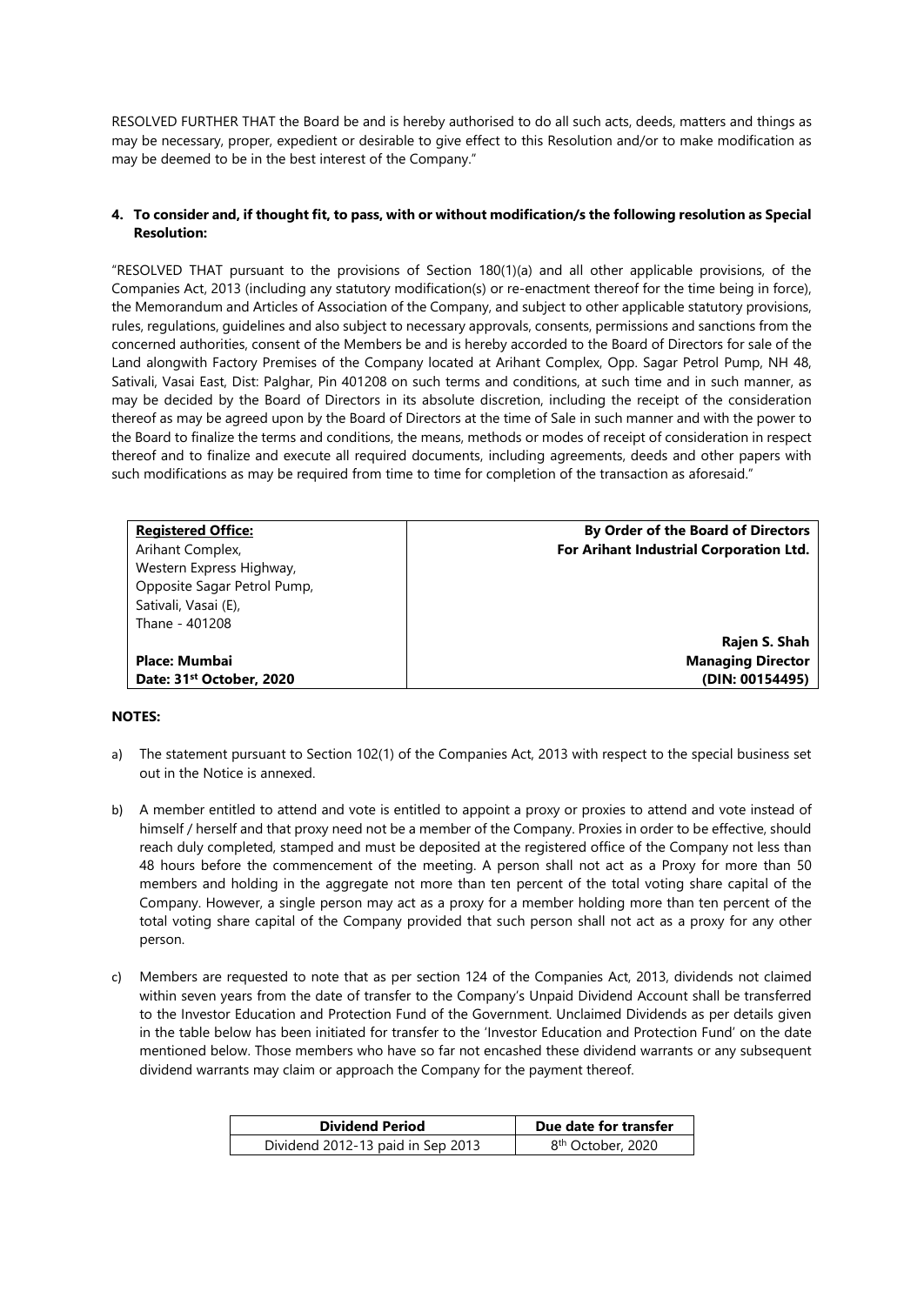- d) Relevant documents referred to in accompanying Notice and statement are open for the inspection by the members at the Registered Office of the Company on all working day (except Saturday) during business hours up to date of the Annual General Meeting.
- e) Corporate members intending to send their authorized representatives at the Annual General Meeting are requested to send a certified true copy of the board resolution authorizing their representative to attend and vote on their behalf at the Annual General Meeting.
- f) Attached is a proxy form with instructions for filling, stamping, signing and depositing the proxy form.
- g) Route map of the venue of Annual General Meeting is annexed to the notice.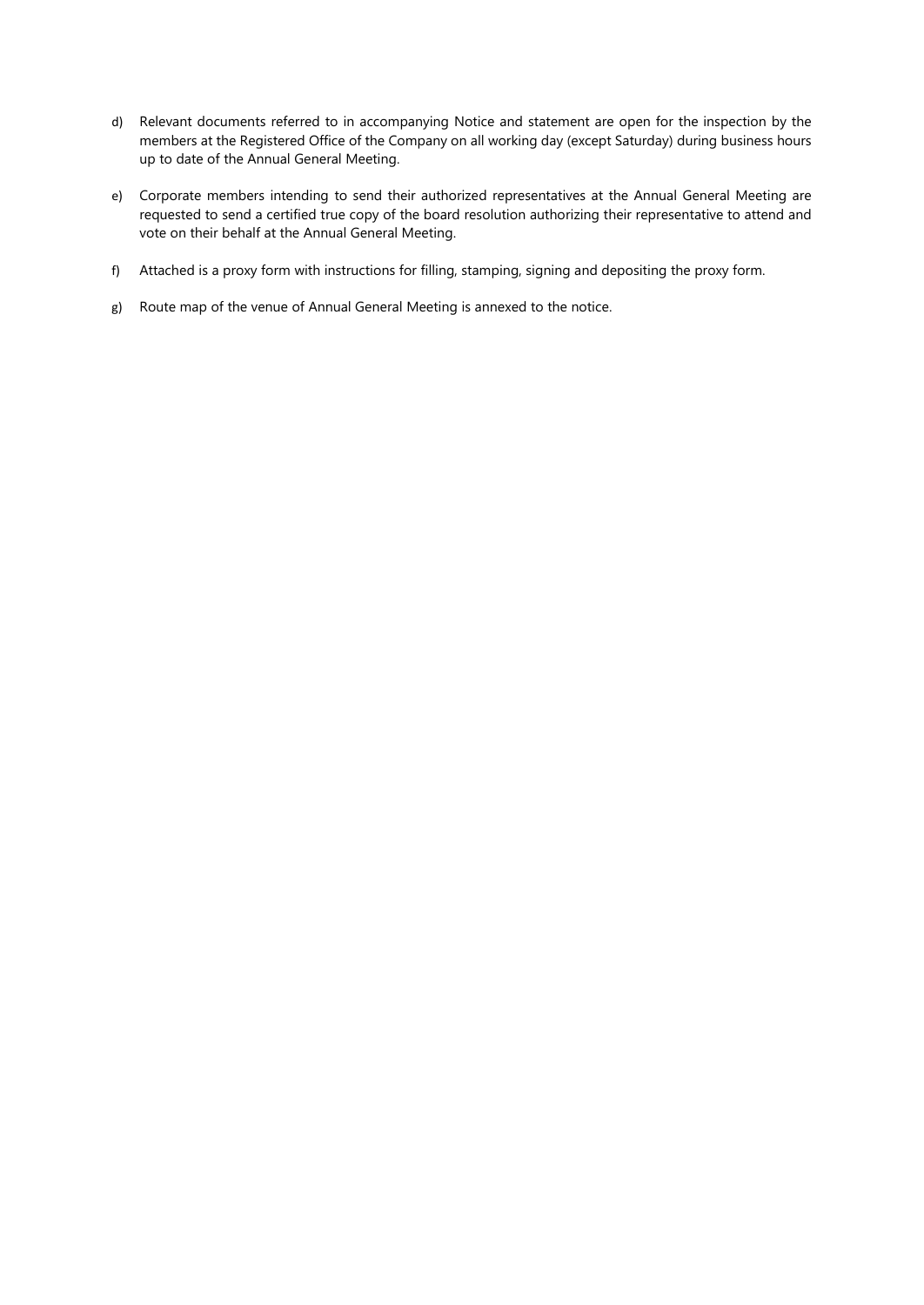## **EXPLANATORY STATEMENT UNDER SECTION 102(1) OF THE COMPANIES ACT, 2013**

### **ITEM NO. 3:**

# **Re-appointment of Mr. Rajen S. Shah, Managing Director:**

The members of the Company had approved re-appointment of Mr. Rajen S. Shah as Managing Director of the Company at Annual General Meeting held on 03.09.2017 w.e.f. 01.12.2017 for 3 years. The term of appointment will expire on 30.11.2020.

Considering the progress made by the Company under the able guidance and supervision of Mr. Rajen S. Shah and considering the Company Policy on age for holding the position of Managing Director, it is proposed to re-appoint him as Managing Director and payment of managerial remuneration w.e.f. 01.12.2020 for further period of 16 months (i.e. 01.12.2020 to 31.03.2022). The Proposed remuneration has been approved by the Board of Directors and recommended by Remuneration Committee in their respective meetings and the same is in compliance with the conditions of Schedule V to the Companies Act, 2013, as amended. The Company has not made any default in repayment of any of its debt (including public deposits) or debentures in the past one year.

The terms and conditions of the draft agreement are set out herein below:

### Period of Appointment: 01.12.2020 to 31.03.2022

Terms of Appointment: Remuneration not exceeding Rs. 7,00,000/- per month including Basic Salary, House Rent Allowance and other Perquisites, Bonus, Performance Incentives, Commission and other additional perquisites as approved by Board from time to time as per the rules of the Company, in the exercise of its discretion, to grant increments and to alter and vary from time to time the terms and conditions of the said appointment, subject to the same not exceeding the limits specified under Schedule V to the Companies Act, 2013 or any statutory modification(s) or re-enactment thereof.

For the purpose of computing ceiling on perquisites, the same will be valued as per Income Tax Rules, 1962 wherever applicable.

The following perquisites however shall not be included in the computation of the ceiling on remuneration as stated above.

(a) contribution to provident fund, superannuation fund or annuity fund to the extent these either singly or put together are not taxable under the Income Tax Act, 1961;

(b) gratuity payable at a rate not exceeding half a month's salary for each completed year of service; and

(c) encashment of leave at the end of the tenure.

## **STATEMENT OF INFORMATION AS REQUIRED UNDER SCHEDULE V, PART II, SECTION II (B) (IV):**

#### **I: General Information about the Company:**

1. Nature of Industry: The object of the company for which it is formed is to manufacture, produce, repair, design, tools, machineries, plants, equipment, etc.

2. Date of Commencement of Commercial Production: The Company was incorporated on 15th September, 1984. Immediately after incorporation, the Company has commenced commercial operation and till date the Company is engaged in the manufacturing of Play Equipments and WaterSlide Equipments.

3. Financial Performance Based on Given Indicators: The financial data as per last audited Balance Sheet as on 31st March, 2020 are as under:

| <b>Particulars</b>             | <b>For the Year</b> |
|--------------------------------|---------------------|
|                                | ended               |
|                                | 31.03.2020 (Rs.     |
|                                | In Lacs)            |
| Total Income                   | 8792.97             |
| Net Profit Before Depreciation | (458.31)            |
| and Tax                        |                     |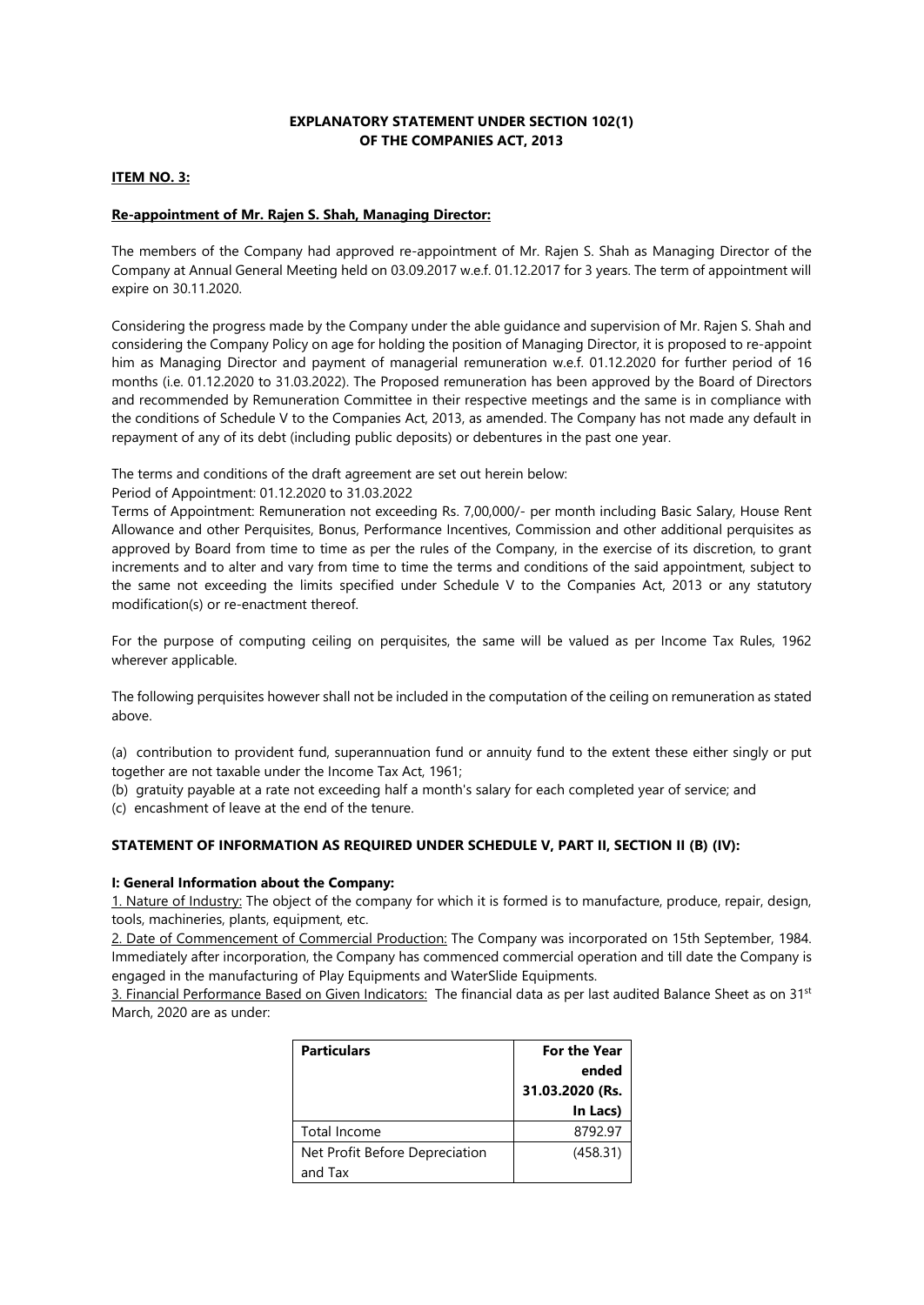| Depreciation           | 309.70   |
|------------------------|----------|
| Net Profit Before Tax  | (768.01) |
| Provision for Taxation | (159.34) |
| Net Profit after Tax   | (608.67) |

The Company has achieved export turnover of Rs. 1600 (In lacs) during the year ended 31st March, 2020. The Company does not have foreign collaborations.

4. Foreign Investments or Collaborators: The Company has not made any investment in foreign body corporate or foreign entities. The Company does not have any foreign collaboration and has not received or invested any money towards foreign collaboration and hence no information to be provided in this respect.

## **II: Information about the Appointee:**

1. Brief Profile of Appointee: Mr. Rajen Shah holds B.Com Degree from Mumbai University. He has been instrumental in formation of "Arihant". He has widely travelled globally. He has introduced innovative concepts in Recreation Division (Comprising of playground equipments, waterslides, toys & Water Park). These pioneering efforts have led to retaining consistent leadership position in playground equipments & waterslides. His core competency is building organizational team. He has been founder member, secretary General for 4 years, Vice president for 2 Years in Indian Association of Amusement Parks & Industries (IAAPI). His contribution to IAAPI has put the Company on firm grounds in the Recreation Industry. Mr. Rajen Shah has been involved in the activities of the Company since incorporation. He is pioneer in the set up, management and operation of the Recreation Division of the Company. 2. Past remuneration: In the past, Mr. Rajen Shah has drawn Remuneration not exceeding Rs. 7,00,000/- p.m. from the Company.

3. Recognition and Award received in past:

The following are the Awards received by the Company under his guidance

| <b>Year ended</b>   | Category                                                                              |
|---------------------|---------------------------------------------------------------------------------------|
| 2019                | IAAPA Brass Ring Award for Best Exhibit                                               |
| 2019                | Award for 'Play Equipment (SME) for ThunderBay' at The Economic Times POLYMERS Awards |
|                     | 2019.(Excellence In Plastic)                                                          |
| 2017                | ASSOCHAM - ICAI - CMA - 4th SMEs Excellence Award                                     |
| 2017                | IAAPI National Awards for Excellence 2016-17 - Best Exhibition Booth                  |
| 2016                | 2015 Leaders Awards (Enterprise Edition) presented by 24 MRC in partnership with IBN7 |
| 2016                | Runner Up of Third Assocham - ICAI SME's Excellence Award - 2015 for SME of the year  |
| 2016                | Recognized by Government of India as Star Export House                                |
| 2016                | Arihant in INC. List of 100 Most Innovative Mid-Size Companies                        |
| 2015                | Arihant in INC. List of 100 Most Innovative Mid-Size Companies                        |
| <b>IAAPI Awards</b> |                                                                                       |
| 2019                | National Awards for Excellence - Wet Rides                                            |
| 2016                | Best Booth Display                                                                    |
| 2016                | <b>Best Wet Ride</b>                                                                  |
| 2015                | 2015 Best Booth Design                                                                |
| 2014                | 2014 Best manufacturing Wet Ride - Funnel Slide                                       |
| 2013                | 2013 Best manufacturing product of Wet Rides                                          |
| 2011                | 2011 Business Excellence                                                              |
| 2011                | 2011 Innovative/ New Product                                                          |
| 2011                | 2011 Wet Ride                                                                         |
| 2009                | 2009 Best Stall Designing                                                             |
| 2009                | 2009 PTC WORLD                                                                        |
| 2007                | 2007 Best product Design                                                              |
| 2003                | 2003 Best Manufacturing product                                                       |
| 2002                | 2002 Best Quality indigenous new product                                              |
| 2001                | 2001 Best manufacturing product of Wet Rides                                          |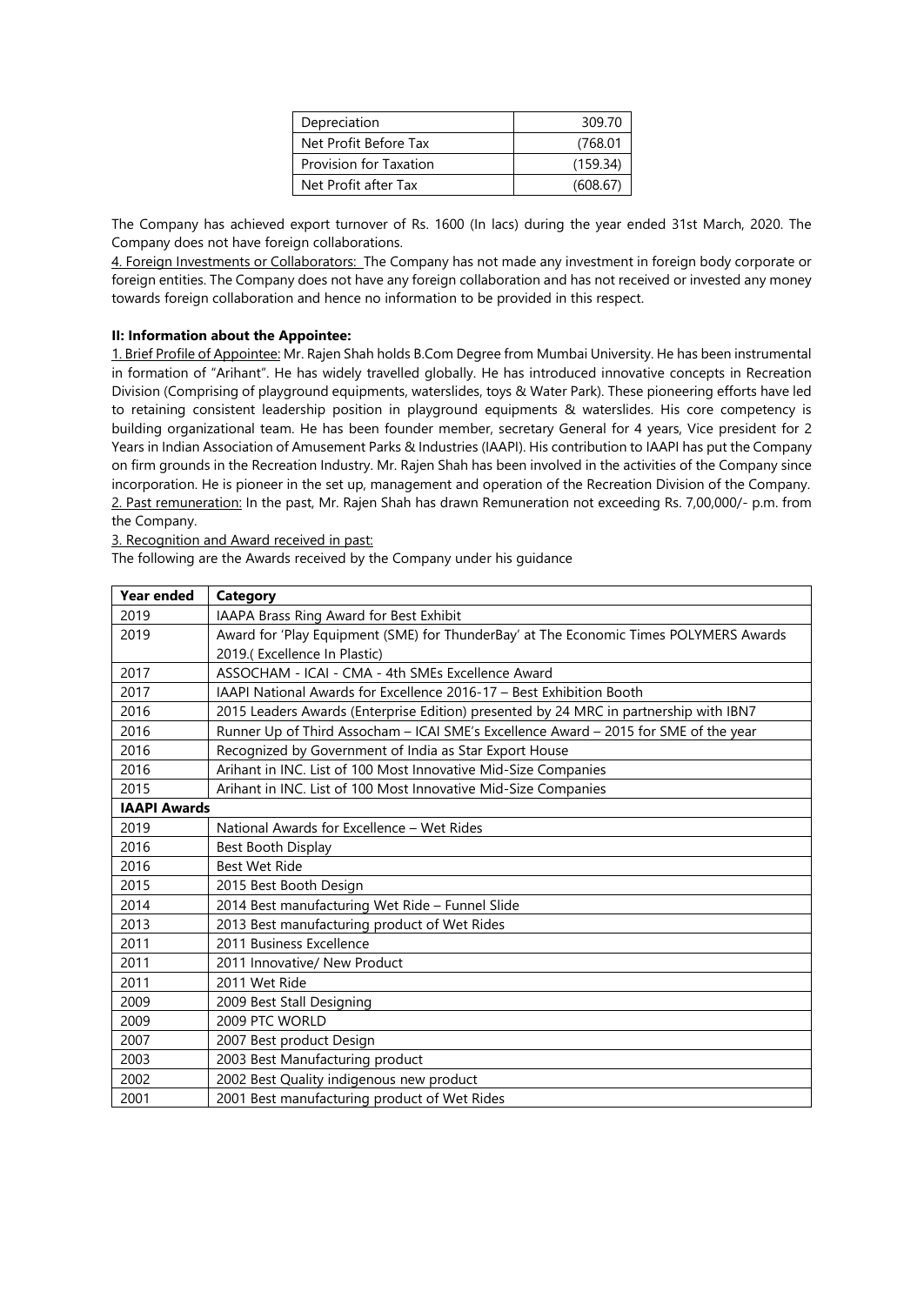4. Job Profile and Suitability: Mr. Rajen S. Shah being at the top of management and executive position in the Company, works for charting the blueprint and roadmap for 3 years – growth path and implements them for the improvement of the Company. He acts as a head of the Company scrutinizing, assessing and monitoring various departments. The heads of all departments are answerable to him and he is answerable to the customers, board of directors about the company's performance. As a head executive he ensures that the work culture and working environment in the office is conducive to promote positive work environment. Since he is the representative of the Company's ideologies and mission statement, he regulates, modifies and implements changes that are aimed to boost employee efficiency and garner profits to the Company.

5. Remuneration proposed: It is proposed to pay Managerial Remuneration to Mr. Rajen Shah for an amount not exceeding Rs. 7,00,000/- per month.

6. Comparative Remuneration in the Industry: Considering the nature of industry and specialty of services rendered by Mr. Rajen S. Shah and also considering the complex role performed by Mr. Rajen S. Shah no comparative remuneration of industry is available for information.

7. Material Pecuniary Relationship: Mrs. Neeta Shah, relative of Mr. Rajen Shah is Whole Time Director and employee of the Company, drawing remuneration from the Company. Mr. Virendra S. Shah, relative of Mr. Rajen S. Shah is Non-Executive Chairman of the Company. Mr. Rajen Shah has provided short term / long term financial assistance to the Company, save and except receipt of interest for the same Mr. Rajen Shah, has no other material pecuniary relationship, directly or indirectly with the Company or with the Managerial Personnel.

## **III: Other information:**

1. Reason for inadequate Profit: The Company had to raise its bar on quality and processes to match international standards and in the process, spent substantially on inputs for the same. Also, competitive offer prices for penetration in new markets and offering of new products, resulted in substantial pressure on margin.

2. Steps taken and proposed to be taken for improvement: The Company is taking every possible steps to increase the business volume and thereby profitability. Measures have been taken to controls input costs and overheads. The Company has focused on exports. The bottom-line of the company has been increasing steadily over past 3 years.

3. Expected Increase in Profits in Measurable Terms: Considering the proposed businesses and the projects of the Company, it is not possible to ascertain and quantify the expected increase in profits in measurable terms at this stage. However company expects growth in income and profitability in next 3 years.

The appointment can be terminated by either party by giving 3 months notice.

Accordingly, as per the provisions of Sections 161, 196, 197 and any other applicable provisions of the Companies Act, 2013, the Board of Directors recommends the Special Resolution set out at Item No. 6 of the accompanying Notice for the approval of the Members.

None of the Directors except Mr. Rajen S. Shah himself and Mrs. Neeta R. Shah and Mr. Virendra S. Shah (who may be deemed to be interested in the respective resolutions, to the extent of their shareholdings, if any, in the Company) none of the Directors, Key Managerial Personnel of the Company or their relatives are, in any way, concerned or interested, financially or otherwise, in the Special Resolution proposed in Item Nos. 6.

The Directors recommend the Special Resolution for the approval of the member

## **Item No. 4**

### **SALE OF THE FACTORY PREMISES AT VASAI:**

The members are aware that the Company has three Divisions viz., Playground Equipments, Water Park Equipment & the Water Park Division called The Great Escape Division. The Board of Directors were discussing since 2017 regarding shifting the factory located at Vasai due to space constraint. The agenda is therefore taken for approval of members in this Annual General Meeting. Since pursuant to the provisions of Section 180 (1) (a) & other applicable provisions of the Companies Act, 2013, the Board of Directors of a Public Company, shall not sell, lease or dispose of or otherwise enter into a Strategic Alliance with respect to the whole, or substantially the whole, of